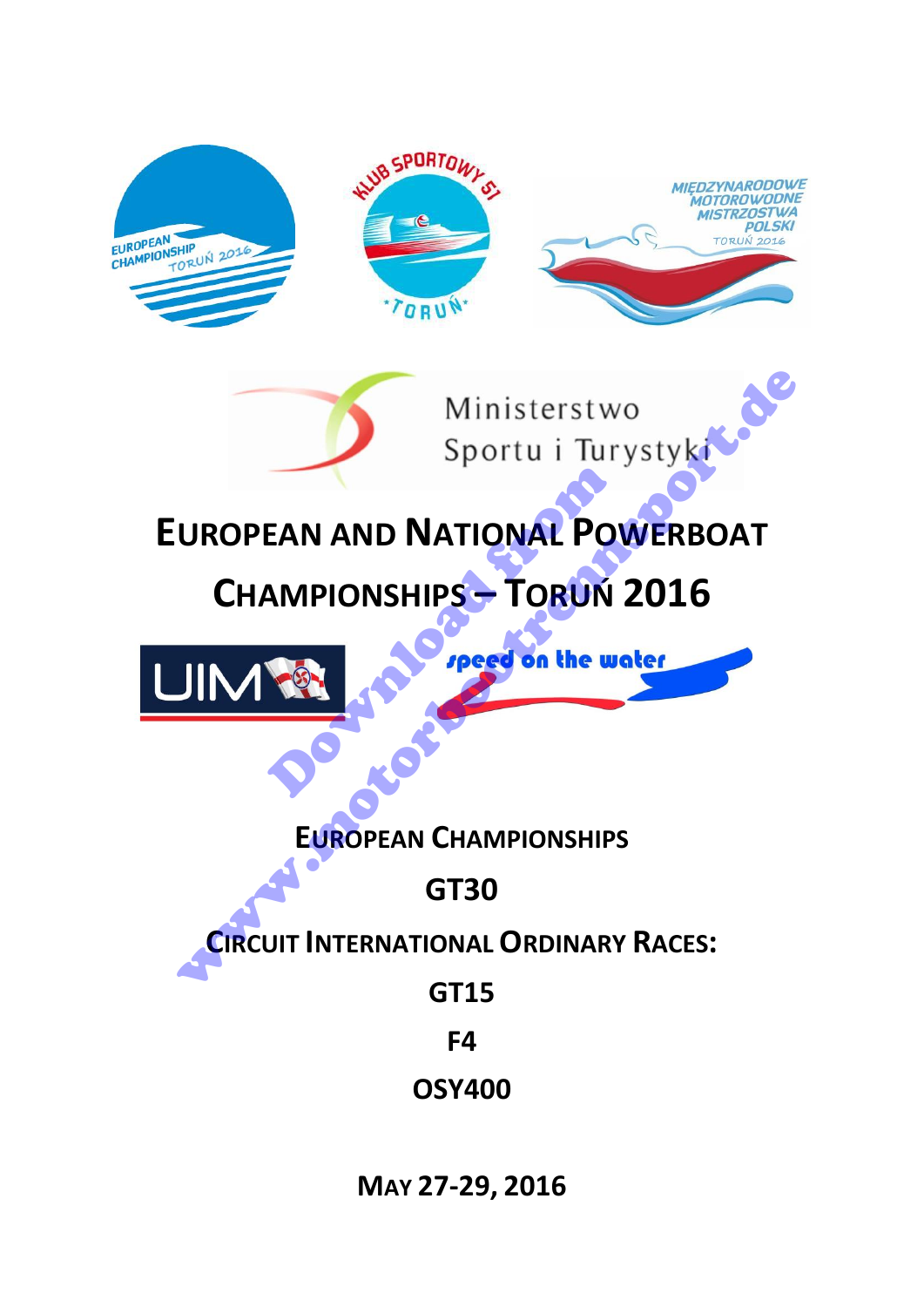# **ADVANCE PROGRAM**

#### **1. Event – place, time**

TORUŃ 2016 – POWERBOAT RACES BUDOWLANI SPORT CLUB 87-100 Toruń, ul. Majdany May 27-29, 2016

The event is held in accordance with the UIM and the Polish Federation PZMWiNW rules.

### **Organizer:**

# **Classes and Championships:**

#### **2. Race Management**

| Komitet Organizacyjny Zawodów Motorowodnych                                                          |                    |          |
|------------------------------------------------------------------------------------------------------|--------------------|----------|
| Stowarzyszenie Klub Sportowy 51 Toruń                                                                |                    |          |
| Toruń, ul. Gardzielewskiego 16a/15                                                                   |                    |          |
| 87-100 Toruń, Polska                                                                                 |                    |          |
| <b>Classes and Championships:</b>                                                                    |                    |          |
| European Championships GT30                                                                          |                    |          |
| <b>International Ordinary GT15</b>                                                                   |                    |          |
| International Ordinary OSY400                                                                        |                    |          |
| <b>International Ordinary F4</b>                                                                     |                    |          |
|                                                                                                      |                    |          |
| 2. Race Management                                                                                   |                    |          |
| Chairman of the organization                                                                         | Wojciech Klarowski | Toruń    |
| Races Organization                                                                                   | Jolanta Dulkiewicz | Toruń    |
| PR-Manager / Press                                                                                   | Piotr Stypuła      | Chodzież |
| PR Manager                                                                                           | Łukasz Rutkowski   | Toruń    |
| <b>UIM Commissioner</b>                                                                              |                    |          |
| International Jury Chairman                                                                          | Jerzy Wojewoda     | Łódź     |
| Officer of the Day                                                                                   | Szymon Nowak       | Chodzież |
| Dep. Officer of the Day                                                                              | Remigiusz Nowak    | Chodzież |
| <b>International Jury:</b>                                                                           |                    |          |
| The international jury will be composed of the Jury Chairman, the UIM commissioner and all officiall |                    |          |
| appointed representatives of each competing country (in writing, authorized and signed by the        |                    |          |
| appropriate NA). Each jury member can represent only one country (UIM Art. 402.01.1).                |                    |          |
|                                                                                                      |                    |          |

#### **3. Venue and Course:**

TORUŃ 2016 POWERBOAT RACES AT WISLA RIVER, Toruń 87-100, Polska. Course: 4 buoys, anti-clockwise direction. Length of lap: 1500 meters. Water allowed for: 20 / 24 (JT250, GT15) boats.

#### **4. Klasy i Mistrzostwa, biegi:**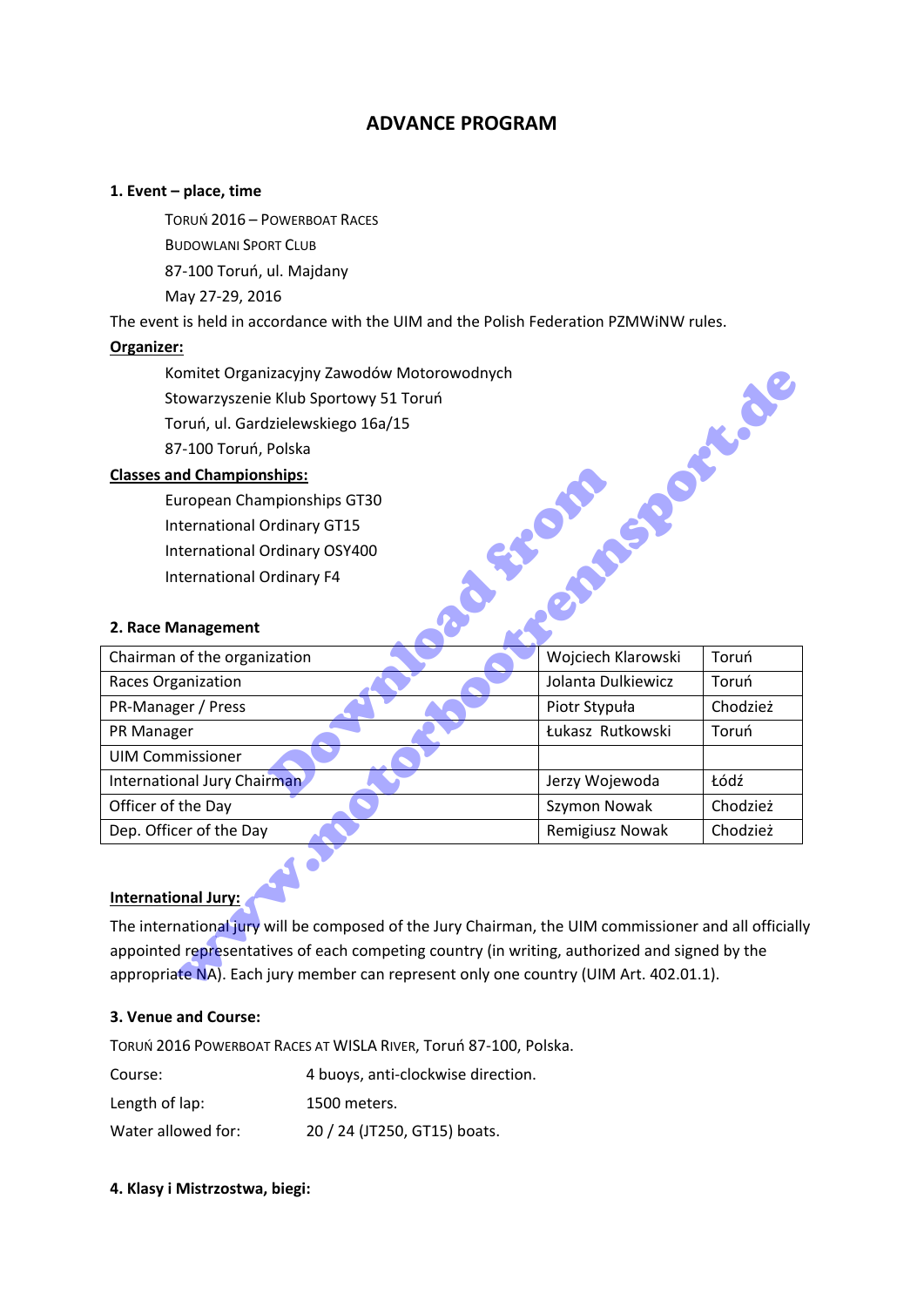| <b>Class</b> | No. of Heats | Laps        | <b>Total</b> | Distance each |
|--------------|--------------|-------------|--------------|---------------|
| GT30         |              | start $+10$ | 11 laps      | 15.35 km      |
| GT15         |              | start $+4$  | 5 laps       | 6.60 km       |
| F4           |              | $Start + 9$ | 10 laps      | 13.85 km      |
| OSY400       |              | start + $4$ | 5 laps       | 6.60 km       |

## **5. Conducting of Races**

The races are conducted in accordance with:

- UIM Circuit Rules 2016,
- supplementary regulations that may be issued at the Drivers Briefing,
- this Advance Program.

Penalty for destroying a buoy is **Euro 200** each.

Start: Jetty start (UIM Art. 307)

Re-Start: In accordance with UIM Art. 311 and F 500 rules: item

### **6. Entries**

To be send to the Organizer:

Komitet Organizacyjny Zawodów Motorowodnych

Stowarzyszenie Klub Sportowy 51 Toruń

Toruń, ul. Gardzielewskiego 16a/15

87-100 Toruń, Polska

Tel: + 48 692 819 762

Email: rejestracja@motorowodny-torun.pl

Limit date for entries: **May 20, 2016**. Late entry – till the date of the event may be accepted after decision of the Organizer. Art. 307)<br>
Pe with UIM Art. 311 and F 500 rules: item 4:<br>
Inizer:<br>
izacyjny Zawodów Motorowodnych<br>
Excelewskiego 16a/15<br>
Polska<br>
19 762<br>
Cia@motorowodny-torun.pl<br>
May 20, 2016. Late entry – till the date of the even

Entries are to be made on the enclosed official entry form. The entry forms must be signed personally by the driver. Entries from foreign participants must be authorized by their National Association (with stamp/signature on the Entry Form). Entries of participants, less than 18 years old, must be signed by the parents or a guardian. mentary regulations that may be issued at the Drivers Briefing,<br>vance Program.<br>The destroying a buoy is **Euro 200** each.<br>The destroying a buoy is **Euro 200** each.<br>The destroying a buoy is **Euro 200** each.<br>The destroyant (U

# **7. Scrutineering / Documents**

- Friday, May 27, 2016, 10:00 18:00,
- Saturday, May 28, 2016, 07:30 12:00.

Registration of documents takes place in the race-office. Every driver has to hand over his / her valid racing license to the race office staff. He / she will get it back at the end of the event. Besides drivers must personally submit the following documents:

- International driver's license valid for 2016.
- Insurance documents pursuant to item 11 of this regulation.

Before the practice is started, each boat with its engine must be presented to the Technical Officers together with the following items:

• Valid measurements certificate and for F4 a mandatory logbook.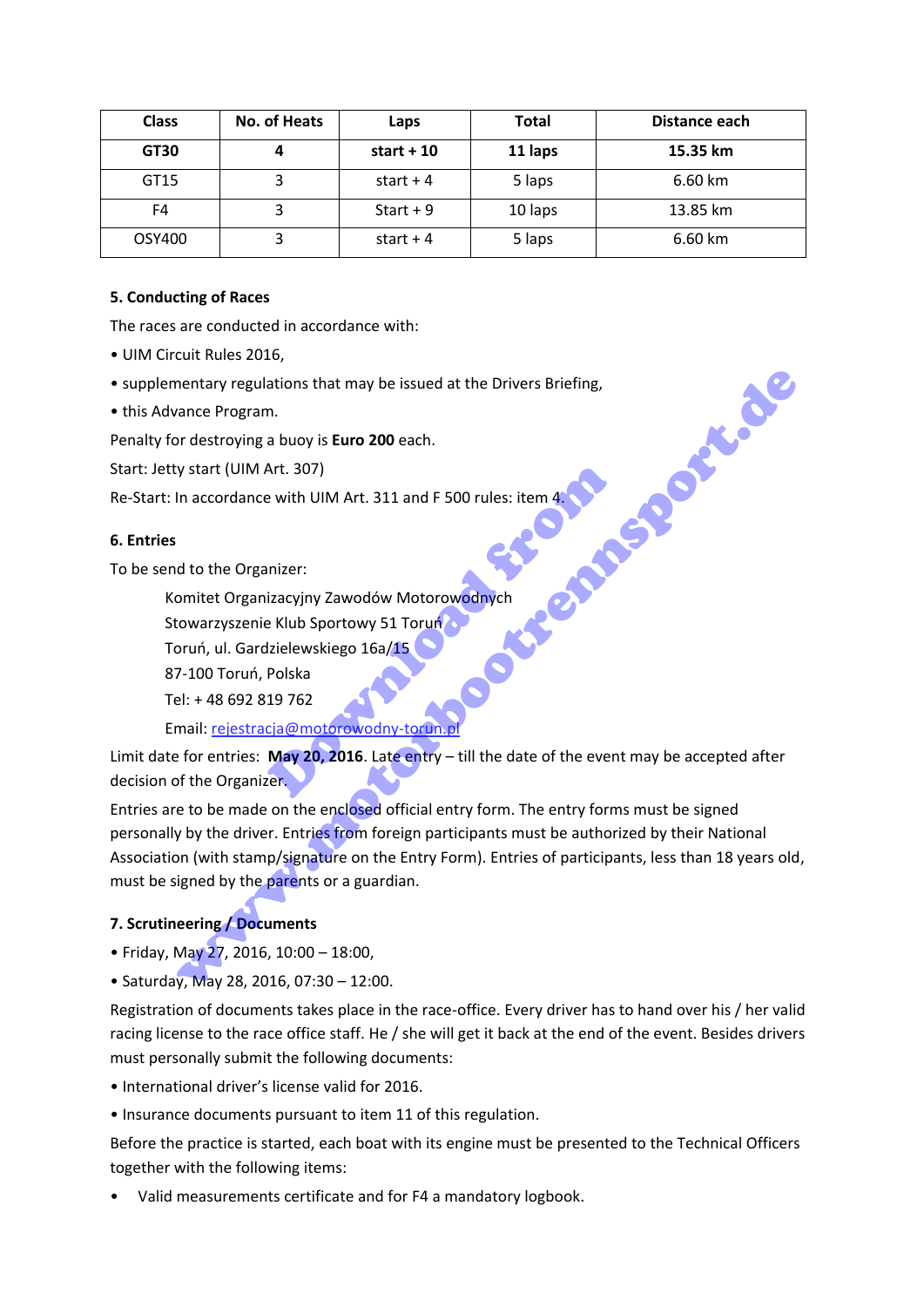- Protecting helmet (UIM Art. 205.07).
- Life jacket (UIM Art. 205.06) and clothing protection (UIM Art. 205.11). Note, the protective plate presence for no-cockpit boats.
- Paddle, if required.

The driver's card, to be obtained in the Race Office, shall be handed over to the Officers who will keep it. Alterations of the engine suspension and the steering equipment are subject to a new control procedure. After any accident (practice, race) the crashed boat must be presented to the technical control again!

Every driver is committed to fix a sticker of the event sponsor in a well visible space on the left and the right side of his boat.

# Post-race technical checking.

After each race the first three boats in the classification must be presented to the Technical Officers (parc fermé). Additional boats may be claimed by the Officers. technical checking.<br>
In race the first three boats in the classification must be presented to the Technical Officers<br>
evel<br>
at to UIM Art. 504.<br>
evel<br>
sto UIM Art. 504.<br>
evel<br>
attached sketch.<br>
eventated sketch.<br>
attached

### **8. Noise Level**

According to UIM Art. 504.

### **9. Practice**

Please see enclosed schedule. Practice course = race course. *Entry/Exit through the Entry/Exit Zones only.* See attached sketch.

### **10. Driver's briefings**

The attendance at the driver's briefings is mandatory. The driver's briefings will held in the paddock. For time, please see schedule. 504.<br>
hedule. Practice course = race course. Entry/Exit th<br>
tch.<br>
driver's briefings is mandatory. The driver's briefing<br>
hedule.<br>
M 205.02.02.

# a. Alcohol test (Art. UIM 205.02

- b. Drug control
- c. Doping test

The organizer reserves the right to carry out doping tests in accordance with UIM rule book.

# **11. Insurances**

All drivers have to be properly insured – UIM Art. 205.09. The Organizers require every driver to buy the local mandatory policy which covers the following:

- Civil Liability (CL) costs up to 100.000 PLN, excluding damages to the sport equipment raised from any accident on the water.
- Personal injuries (PI) up to 100.000 PLN.
- Medical treatment (MT) costs for foreign drivers up to 160.000 PLN.

# **Cost of the policy for national drivers PLN 115 (CL+PI), and for foreign drivers PLN 120 (CL+MT).**

Not buying the policy results in not allowing talking part in the Event.

Boats and vehicles within the paddock are not insured by the organizer and are there at the owner's risk.

# **Responsibility**

Every Participant (driver, owner, team member) takes part in the Event at his/her own risk. He/She is fully responsible in aspects of the law and for any losses caused by himself in such a range which is not excluded in the presented Rules.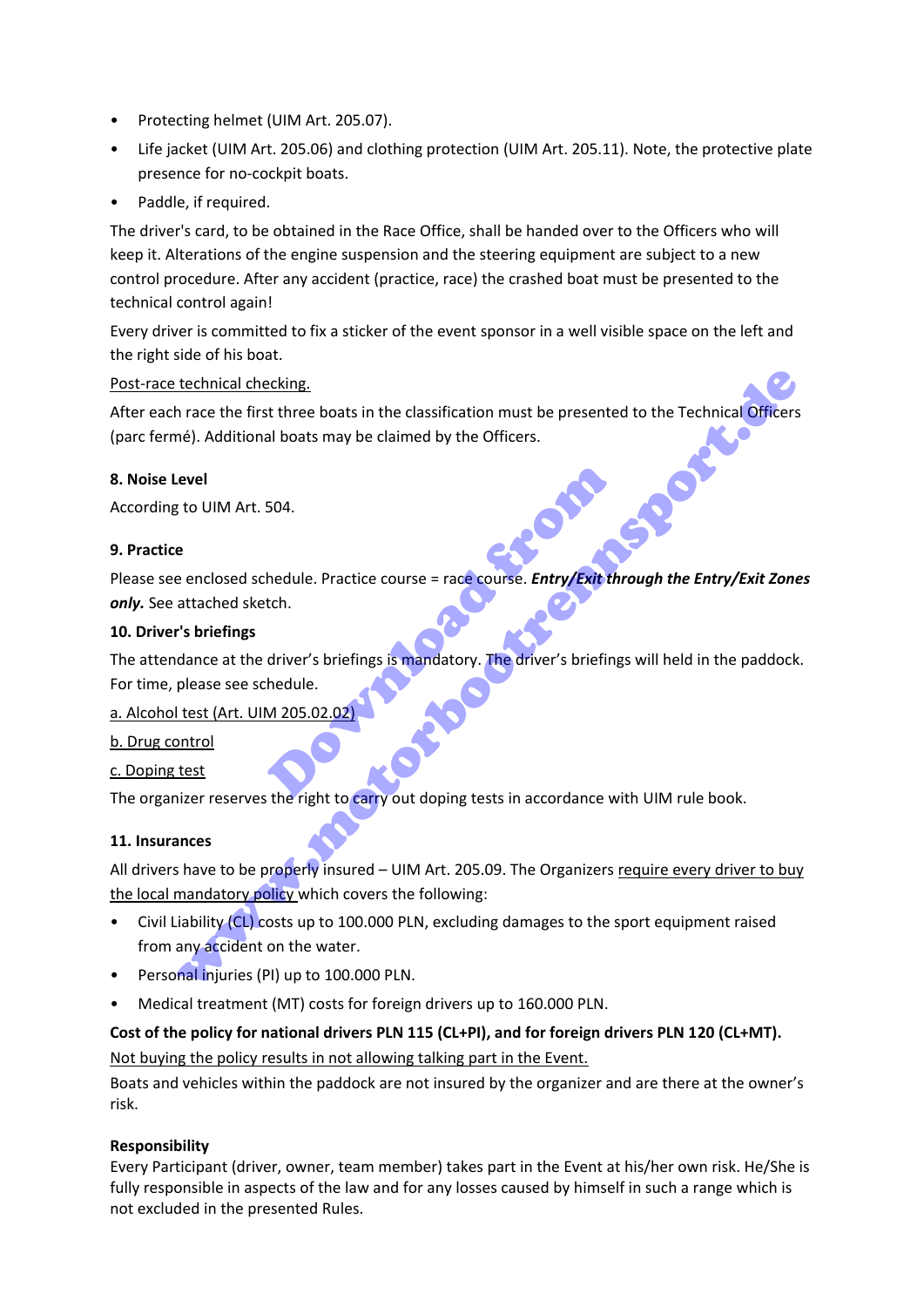#### **Responsibility of the Organizer**

The organizer have the right, to change the rules presented and even to cancel the Event, if the circumstances causing such a decision happen:

- Due to reasons out of the Organizer control,
- Due to safety reasons of authorities orders.

In any other aspects the Organizer is responsible within a range which has not been excluded in the Rules.

#### **12. Reservations**

The organizer have the right, to cancel or interrupt races or individual heats wholly or partly if the weather conditions or the safety of the drivers make this necessary, or to postpone or cancel the race for compelling reasons. Minimum number of starters is 5. In case when there is a lower number of starters decision to run or not the class stays with the Organizer. The organizers are entitled to reject drivers without giving reasons. **Providence** vations<br>
vations<br>
variable the right, to cancel or interrupt races or individual heats wholly or partly if the<br>
compelling reasons. Minimum number of starters is 5. In case when there is a lower number<br>
stection to run or

### **13. Classification**

Art. UIM 318, 311.

### **14. Prizes**

Art. UIM 322.02.

The Organizer supply trophies for the first 3 drivers in all classes.

# **15. Protests**

Protest fee: **Euro 80** (UIM Art. 403.02). Protests against timekeeping and collective protests are not authorized.

# **16. Supplementary Regulations**

The organizer has the right to issue further regulations in addition to this Program, which are as binding as these regulations. The interpretation of these regulations is exclusively in the hands of the Officials. Their decision is binding.

# **17. Accommodation**

Every driver shall make the reservation.

**18. Hotels** 

#### **Hotel i Camping Tramp**

Kujawska 14, 87-100 Toruń Phone: +48 (0) 666 35 99 24 Fax: + 48 (0) 56 654 71 87 [tramp@mosir.torun.pl](mailto:tramp@mosir.torun.pl)  [www.campingtramp.pl](http://www.campingtramp.pl/)

### **Motel Tower**

Kujawska 8, 87-100 Toruń 56 654 87 73

[motel@moteltower.pl](mailto:%20motel@moteltower.pl) [www.moteltower.pl](http://www.moteltower.pl/) **Hotel Ibis Budget**  Ks Jerzego Popiełuszki 2a 87-100 Toruń 56 657 60 01 [accorhotels.com](http://maps.google.pl/local_url?dq=hotel+toruń&q=http://www.accorhotels.com/lien_externe.svlt%3Fgoto%3Dfiche_hotel%26code_hotel%3D7147%26merchantid%3Dseo-maps-PL-7147%26sourceid%3Daw-cen&oi=miw&sa=X&ct=miw_link&cd=1&cad=homepage,cid:14308728991480750616&ei=BZpHU5aHHOS8iQaxpoCoDg&s=ANYYN7npJfLqs-3qhudZD9pm6r5nL4cNPg)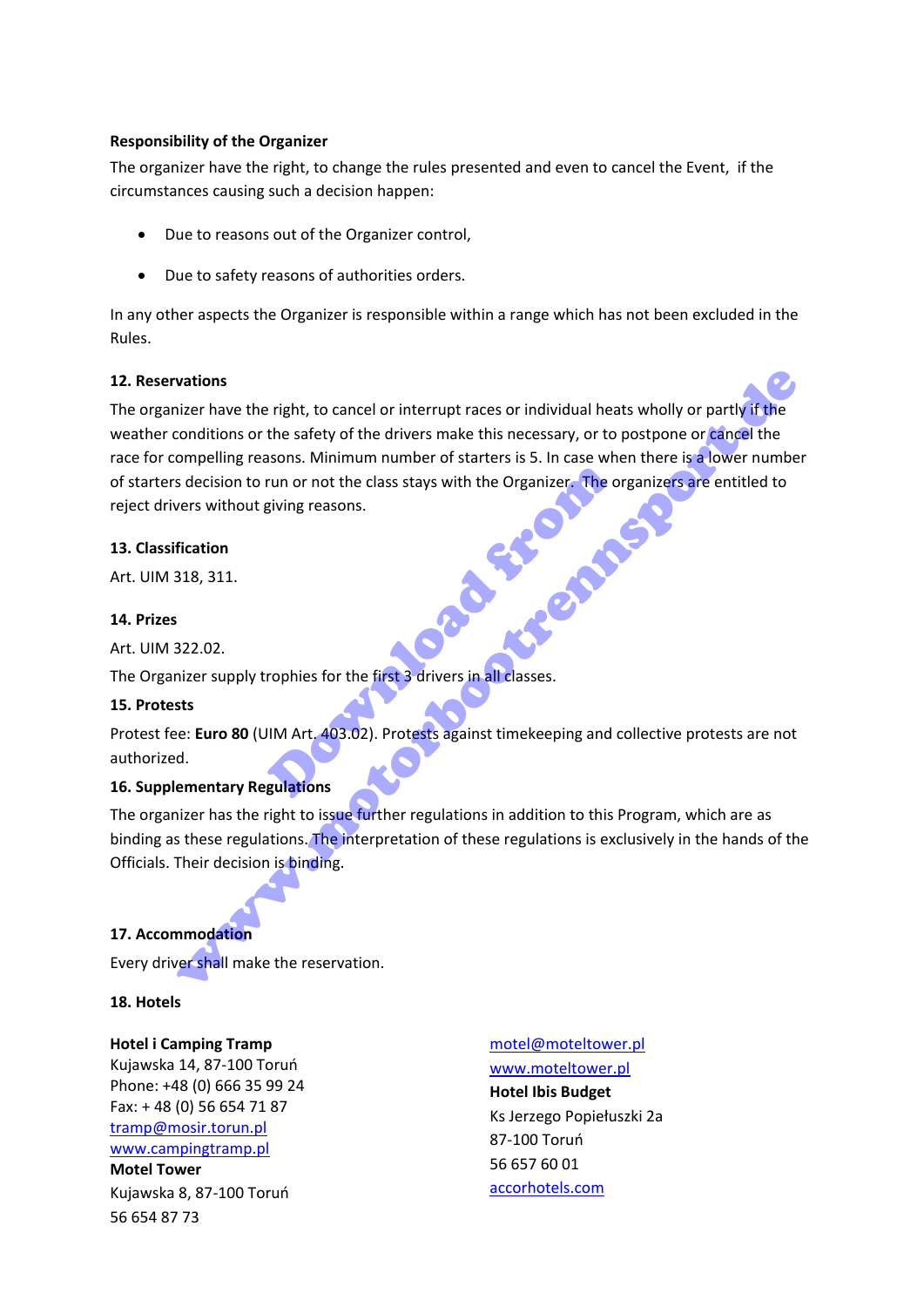**Hotel Bulwar** Bulwar Filadelfijski 18 Toruń

56 623 94 00 [hotelbulwar.pl](http://maps.google.pl/local_url?dq=hotel+toruń&q=http://www.hotelbulwar.pl/&oi=miw&sa=X&ct=miw_link&cd=1&cad=homepage,cid:1380381786912105664&ei=BZpHU5aHHOS8iQaxpoCoDg&s=ANYYN7mZqXkMxqSrUdgFivZZg3r_i069kQ)

#### **18. Victory Ceremony and Prize Giving Ceremony**

The prize giving ceremony takes place beside of the paddock. The participants are requested to appear to the prize giving ceremony in appropriate clothing.

#### **19. Fuel**

The organizer will not supply fuel. Fuel tests as UIM Art. 508.

#### **20. General**

- Participants, who injure during the event, must report this to the race office immediately. He/she must fill in the according forms for the insurance and to give a written description of the details which lead to the injury. Additionally, race doctor must document the injury and give a copy of the document to the race office immediately. All drivers and crew members have to wear clean, respectable clothing. Closed shoes are mandatory as well. nizer will not supply tuel. Huel tests as SUM Art. 508.<br>
Tradentized in the according forms for the insurance and to give a written description of the details<br>
Fill in the according forms for the insurance and to give a wr
- Drivers are requested positioning their boats in the class designated areas within the pits.
- The boat assembling station / area must be covered underneath the boat with a liquid wastesoaking pad. The place must be kept clean all the time. Waste disposal bags and trashcans must be used. Each driver is responsible for his own disposal of environmental pollution waste (pads, cleaning cloth, waste oil) there is no discard of environmental pollution waste at the track possible. ording forms for the insurance and to give a written<br>njury. Additionally, race doctor must document the<br>he race office immediately. All drivers and crew meng.<br>Closed shoes are mandatory as well.<br>ted positioning their boats
- It is strictly forbidden to have meals with camping equipment (grill, barbeque etc.) in the pits.
- The moving of vehicles inside the paddock is permitted.
- $\bullet$  Friday all the day;
- Saturday only from 07.00 am to 08.30 and 30 minutes after the last heat of the day;
- Sunday from 08.00 to 08.45 and after the prize giving ceremony.

*Szymon Nowak* **Officer of the Day**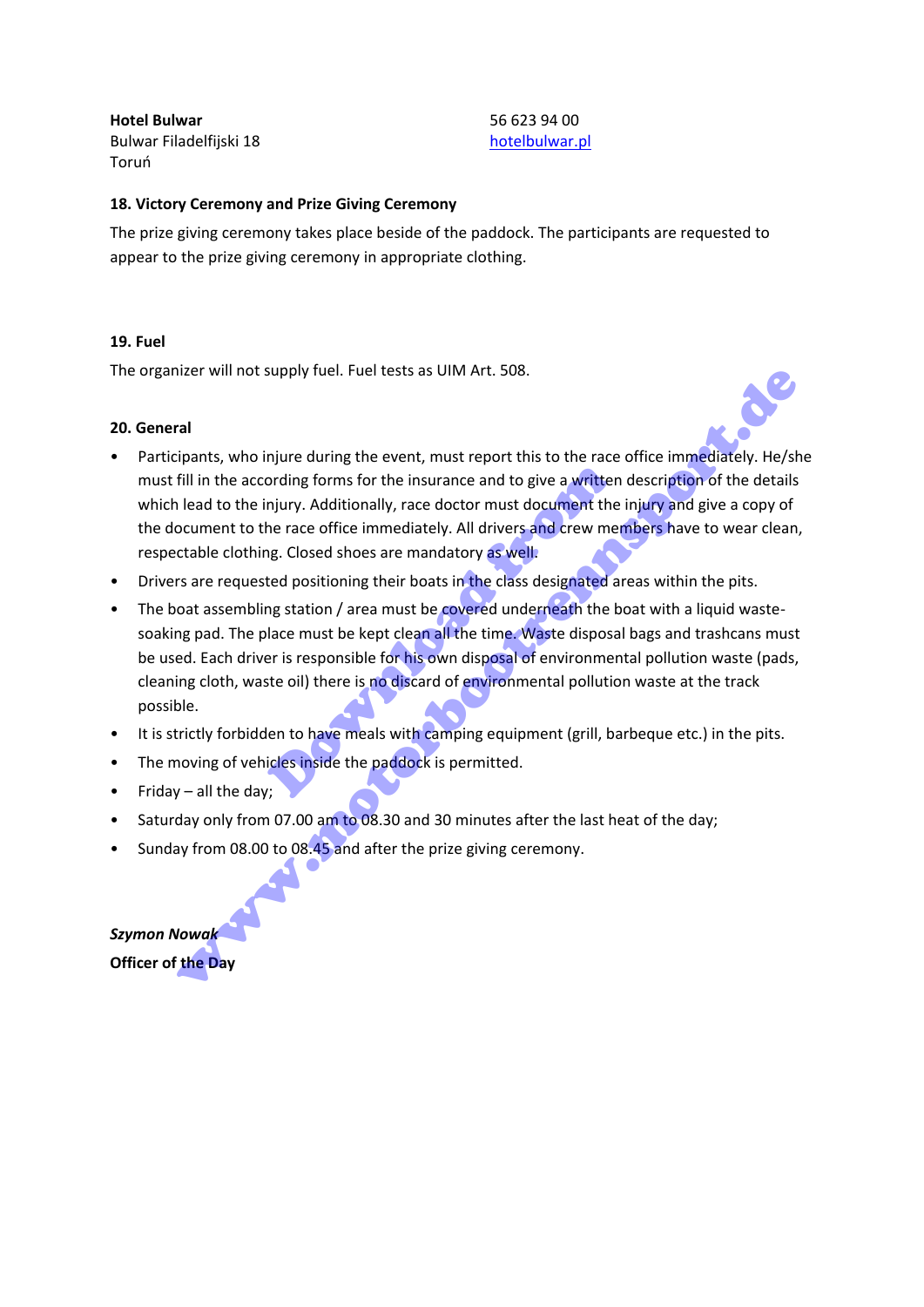

Race course Toruń 2016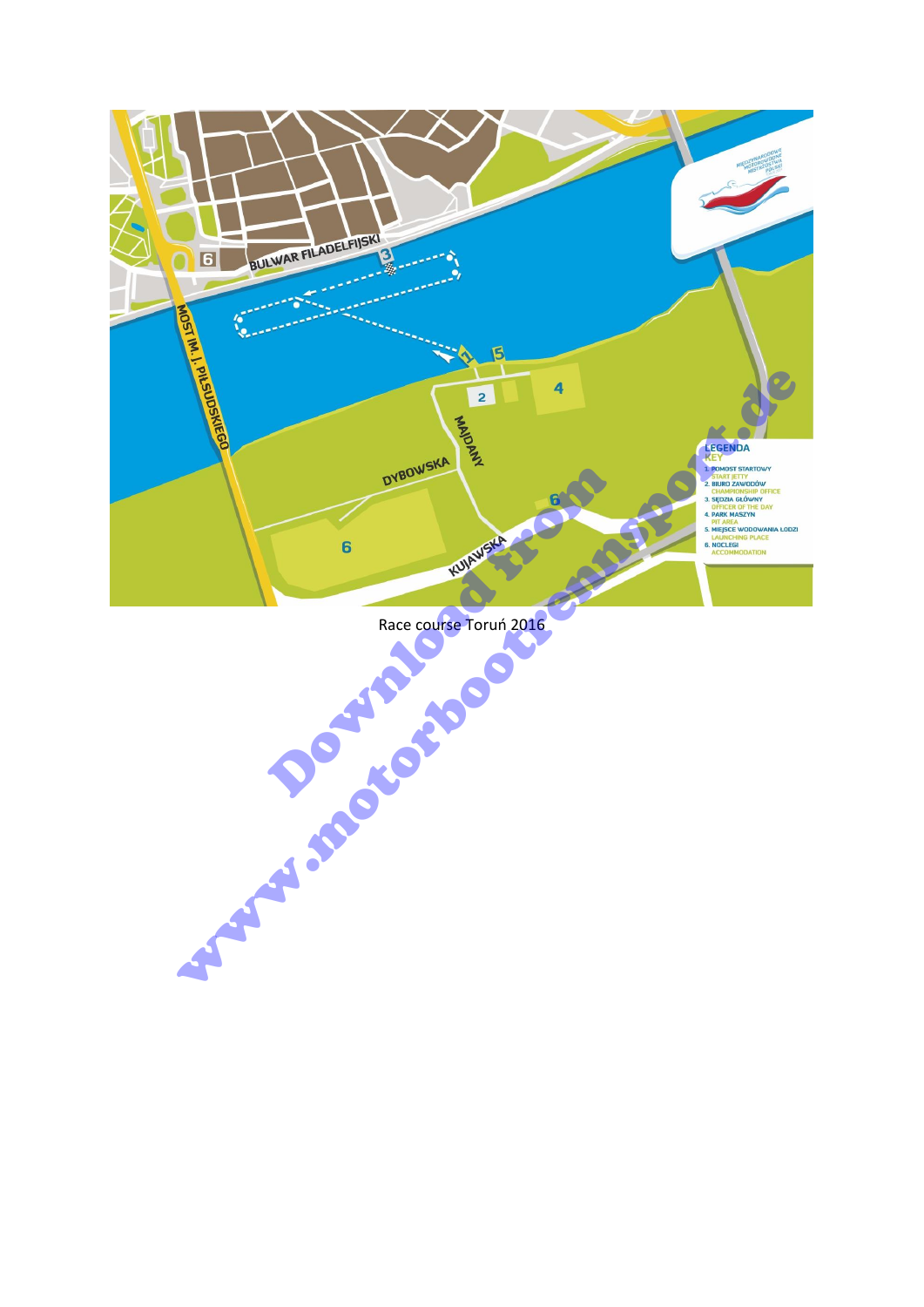#### **Schedule 2016**

All announced times are without obligation. Every driver must orientate to the classes which are to start. He/she is responsible for an accurate appearance on the jetty by his/her own. The organizer will not give separate announcements. In case of weather problems or bad weather forecasts the organizer reserves the right to postpone the schedule. In that case the end of the event could be at about 20:00 on the respective day.

|                 | Friday, 27.05.2016                               |                  |  |
|-----------------|--------------------------------------------------|------------------|--|
| 14:00 - 18:00   | Documents and technical control                  | all classes      |  |
| $19:00 - 22:00$ | Get together party                               | all participants |  |
|                 | Saturday, 28.05.2016                             |                  |  |
| $07:30 - 12:00$ | Documents and technical control                  | all classes      |  |
| 08:15           | <b>Drivers briefing</b>                          | all classes      |  |
| 09:00           | Free training - 20 min                           | GT15             |  |
| 09:20           | Free training - 45 min                           | GT30             |  |
| 10:05           | Free training - 20 min                           | OSY400           |  |
| 10:25           | Free training - 30 min                           | F <sub>4</sub>   |  |
|                 |                                                  |                  |  |
| 11:15           | Time trial $-45$ min                             | GT30             |  |
| 12:00           | Time trial $-20$ min                             | <b>OSY400</b>    |  |
|                 |                                                  |                  |  |
| 12:40           | Time trial $-20$ min                             | F <sub>4</sub>   |  |
| 13:00           | Time trial $-20$ min                             | GT15             |  |
|                 |                                                  |                  |  |
| 13:40           | Other attractions, lunch break                   |                  |  |
|                 | $14.15 - 14.30 -$ Opening Ceremony               |                  |  |
|                 | All drivers - mandatory, others most welcome     |                  |  |
|                 | Heats No. 1                                      |                  |  |
| From 15:00      | Heat 1                                           | GT30             |  |
|                 | Heat 1                                           | GT15             |  |
|                 | Heat 1                                           | OSY400           |  |
|                 | Heat 1                                           | F <sub>4</sub>   |  |
|                 | Heats No. 2                                      |                  |  |
| From 17:15      | Heat 2                                           | <b>GT30</b>      |  |
|                 | Heat 2                                           | GT15             |  |
|                 | Heat 2                                           | OSY400           |  |
|                 | Heat 2                                           | F4               |  |
|                 | From 20:00 - other attractions, all participants |                  |  |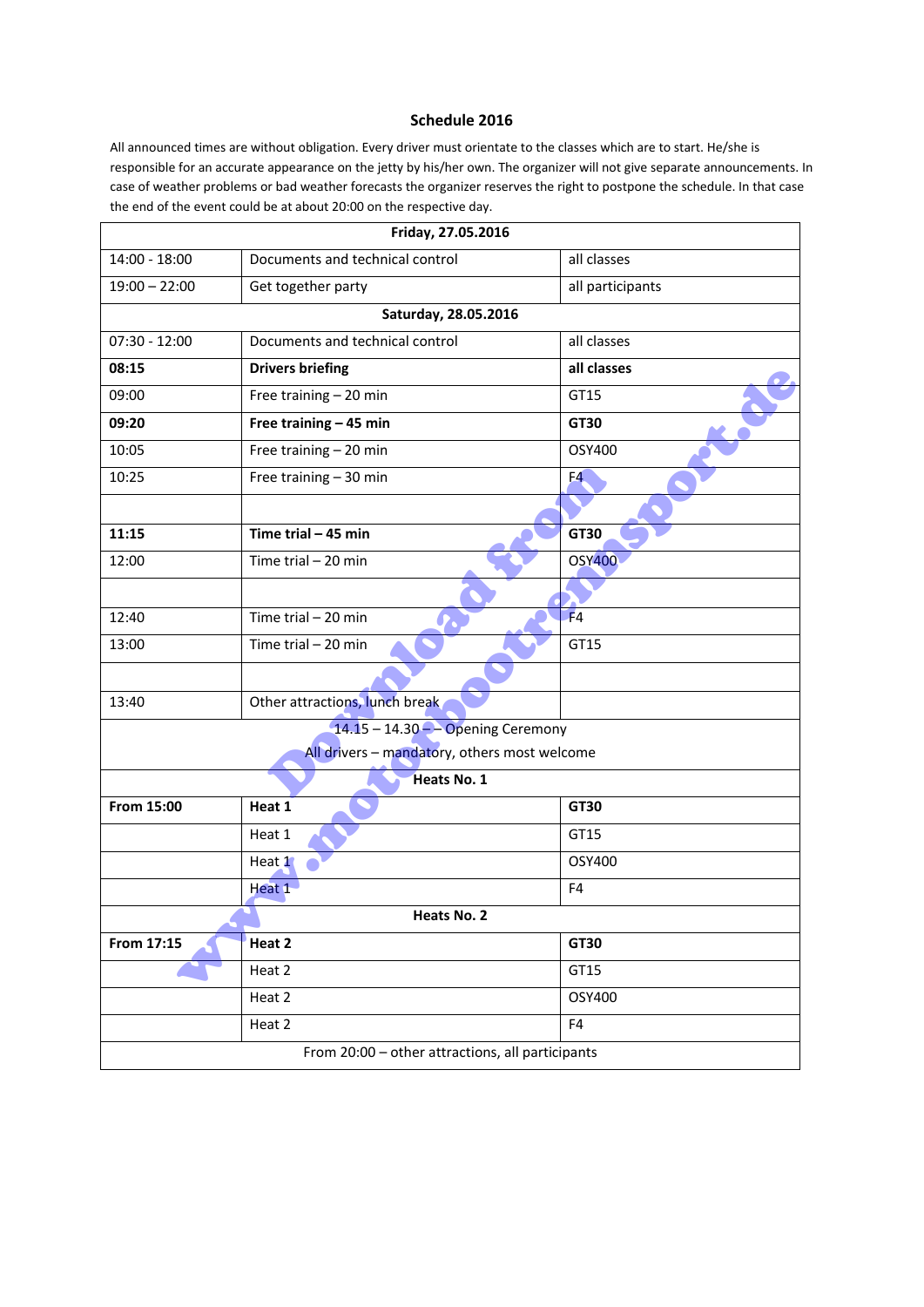|                                                   | Sunday, 29.05.2016           |                         |  |
|---------------------------------------------------|------------------------------|-------------------------|--|
| 09:00                                             | <b>Drivers briefing</b>      | all classes             |  |
| 09:30                                             | Free training - 30 min       | GT15                    |  |
| 10:00                                             | Free training $-30$ min      | GT30                    |  |
| 10:30                                             | Free training - 30 min       | OSY400                  |  |
| 11:00                                             | Free training - 30 min       | F4                      |  |
|                                                   | 12:00 - Lunch break          |                         |  |
|                                                   | Heats No. 3                  |                         |  |
| From 13:00                                        | Heat 3                       | GT30                    |  |
|                                                   | Heat 3                       | GT15                    |  |
|                                                   | Heat 3                       | OSY400                  |  |
|                                                   |                              |                         |  |
| 15:00                                             | Heat 4                       | <b>GT30</b>             |  |
|                                                   | Post-race control            |                         |  |
|                                                   |                              |                         |  |
| As soon                                           | <b>Prize giving ceremony</b> | <b>All participants</b> |  |
| as possible                                       |                              |                         |  |
| <b>POLICE AND DESCRIPTION</b><br><b>SEPTEMBER</b> |                              |                         |  |